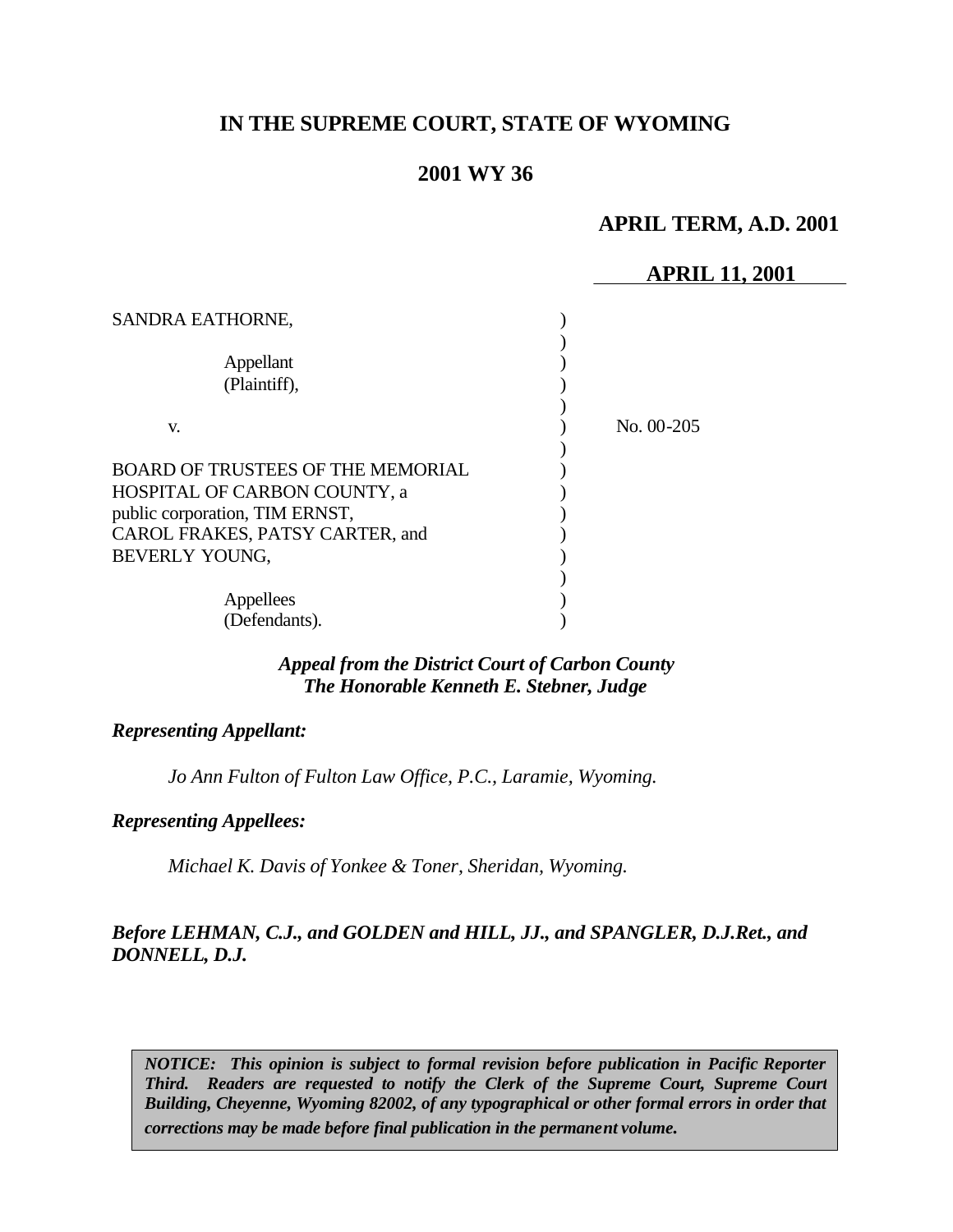#### **DONNELL, District Judge.**

[¶1] In this appeal, we consider the dismissal on summary judgment of appellant's claim for wrongful termination of her employment. Finding that the district court was correct in its determination that appellant's complaint was not filed within the one year time period permitted under the Wyoming Governmental Claims Act, we affirm.

#### **ISSUES**

[¶2] Appellant, Sandra Eathorne (Eathorne), states a single issue for this Court's consideration:

> Was the Statute of Limitations tolled forty-five (45) days as provided in W.S. §1-39-114?

Appellees, the Board of Trustees of the Memorial Hospital of Carbon County and several hospital employees (collectively the Hospital), take a slightly broader approach:

> Were Appellant's claims barred by the Wyoming Governmental Claims Act because she failed to file her action within one year of filing the document she identifies as a governmental claim?

## **FACTS**

[¶3] Eathorne was employed as a charge nurse in the Intensive Care Unit at the Memorial Hospital of Carbon County from July 26, 1994 until she was discharged on July 15, 1998. At least for purposes of this matter, the reasons for that discharge are largely irrelevant. On July 22, 1998, Eathorne's attorney transmitted to the Hospital a grievance form and what was later determined to be a "claim" pursuant to Wyo. Stat. Ann. § 1-39-113 (Lexis 1999) of the Wyoming Governmental Claims Act. This letter was followed by arbitration, or "[p]roblemsolving sessions," in January and February of 1999, and in March of 1999, the arbitrator found by written determination that Eathorne had been properly dismissed. There was apparently no further communication between the parties for the next several months.

[¶4] On August 12, 1999, almost thirteen months after her dismissal, Eathorne filed her complaint in the district court against the Hospital and various individuals. She alleged claims for defamation, intentional interference with contract, intentional interference with prospective advantage, intentional infliction of emotional distress, breach of the covenant of good faith and fair dealing, wrongful discharge, and punitive damages. She did not allege that she had presented a statement of claim as required by the Wyoming Governmental Claims Act, Wyo. Stat. Ann. § 1-39-113. *See also Allen v. Lucero*, 925 P.2d 228, 230 (Wyo. 1996) and *Board of Trustees of University of Wyoming v. Bell*, 662 P.2d 410, 415 (Wyo. 1983). The Hospital counterattacked in the form of a motion to dismiss and noted this error.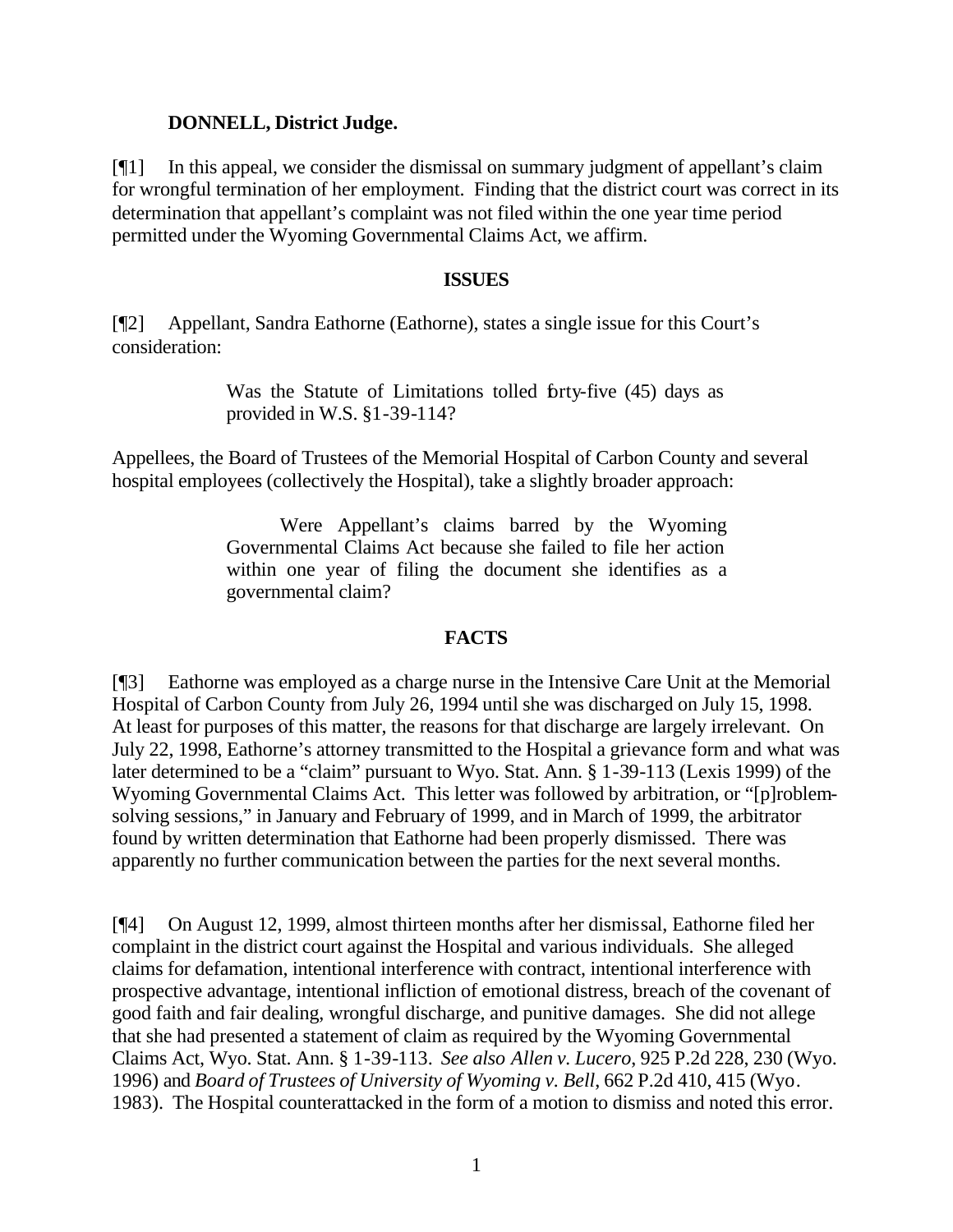Eathorne was eventually permitted to file an amended complaint in which she alleged her claim was filed on July 22, 1998.

[¶5] The Hospital filed a motion for summary judgment in March of 2000, arguing that Eathorne missed the one-year statute of limitations for filing her complaint as set out in Wyo. Stat. Ann. § 1-39-114 (Lexis 1999).<sup>1</sup> Eathorne did not contest the assertion that her complaint was filed more than a year after her claim; but, instead, argued the statute was tolled for forty-five days because she was neither advised by the Hospital as to applicable insurance coverage nor mailed any decision on her claim within any statutory time period otherwise provided. Following a hearing, the district court determined that the Hospital had insurance coverage and that, therefore, the tolling language of the statute did not apply. The district court determined that Eathorne's complaint was barred by the one-year statute of limitations, and judgment was entered in favor of the Hospital.

# **STANDARD OF REVIEW**

(Emphasis added.)

l

<sup>&</sup>lt;sup>1</sup> Wyo. Stat. Ann.  $§$  1-39-114 provides:

Except as otherwise provided, actions against a governmental entity or a public employee acting within the scope of his duties for torts occurring after June 30, 1979 which are subject to this act shall be forever barred unless commenced within one (1) year after the date the claim is filed pursuant to W.S. 1-39-113. In the case of a minor seven (7) years of age or younger, actions against a governmental entity or public employee acting within the scope of his duties for torts occurring after June 30, 1979 which are subject to this act are forever barred unless commenced within two (2) years after occurrence or until his eighth birthday, whichever period is greater. In no case shall the statute of limitations provided in this section be longer than any other applicable statute of limitations. *In the absence of applicable insurance coverage, if the claim was properly filed, the statute shall be tolled forty-five (45) days after a decision by the entity, if the decision was not made and mailed to the claimant within the statutory time limitation otherwise provided herein*.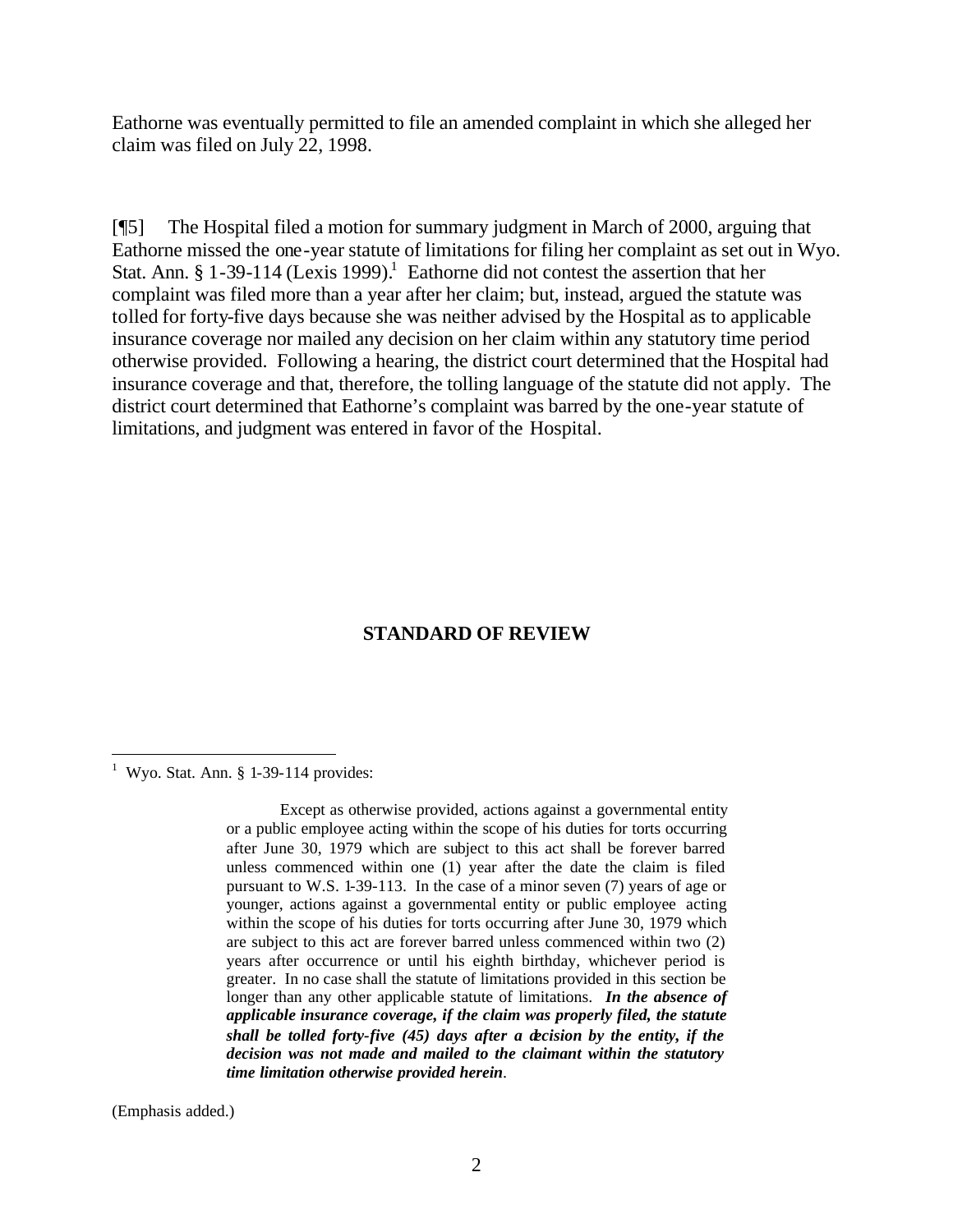[¶6] We have stated the standard of review on appeals from summary judgment on many occasions. "When we review a summary judgment, we have before us the same materials as did the district court, and we follow the same standards which applied to the proceedings below." *Reed v. Miles Land & Livestock Co.*, 18 P.3d 1161, 1163 (Wyo. 2001). "If the evidence is subject to conflicting interpretations or reasonable minds might differ as to its significance, summary judgment is improper." *Weaver v. Blue Cross-Blue Shield of Wyoming*, 609 P.2d 984, 987 (Wyo. 1980). However, "[t]he motion for summary judgment should be sustained in the absence of a real and material fact issue considering movant's burden, respondent's right to the benefit of all favorable inferences and any reasonable doubt, with credibility questions to be resolved by trial." *Cordova v. Gosar*, 719 P.2d 625, 640 (Wyo. 1986). We do not accord deference to the district court's decision on issues of law. *Ahearn v. Tri-County Federal Sav. Bank*, 948 P.2d 896, 897 (Wyo. 1997).

#### **DISCUSSION**

[¶7] The Wyoming Governmental Claims Act, Wyo. Stat. Ann. §§ 1-39-101 through 1-39- 121 (Lexis 1999), is a closed-end act that governs the filing of suits and the recovery of damages against governmental entities in the State of Wyoming. Wyo. Stat. Ann. § 1-39- 104; *Sawyer v. City of Sheridan*, 793 P.2d 476, 478 (Wyo. 1990). Pursuant to the terms of the Wyoming Governmental Claims Act, a claimant is required to meet certain requirements prior to pursuing litigation. The claimant first must present an itemized statement of claim not more than two years after the date of the alleged act, error, or omission.<sup>2</sup> Wyo. Stat. Ann. § 1-39-113(a). The claimant then must commence an action within one year after the presentation of this statement of claim. The complaint must allege the presentation of the statement of claim and the date of such. Failure to comply with any of these requirements operates as an absolute bar to suit. *Allen*, 925 P.2d at 230-31; *Amrein v. Wyoming Livestock Bd.*, 851 P.2d 769, 771 (Wyo. 1993); *Duran v. Board of County Com'rs of Sweetwater County*, 787 P.2d 971, 972 (Wyo. 1990). These requirements apply even where the claim arises out of an employment relationship, as was the case here. Wyo. Stat. Ann. § 1-39-119; *Allen*, 925 P.2d at 230.

[¶8] The date of the alleged act, Eathorne's termination, was July 15, 1998, and her claim was presented on July 22, 1998. Thus, her claim was timely presented, and her complaint, to be timely, must have been filed by July 21, 1999. Wyo. Stat. Ann. § 1-39-114. In fact, her action was commenced on August 12, 1999. Eathorne contends that the Hospital failed to properly notify its insurance carrier of her claim and failed to mail to her a decision on her

l

 $2$  There are certain exceptions to this requirement, but those exceptions are not applicable here. Wyo. Stat. Ann. § 1-39-113(a).